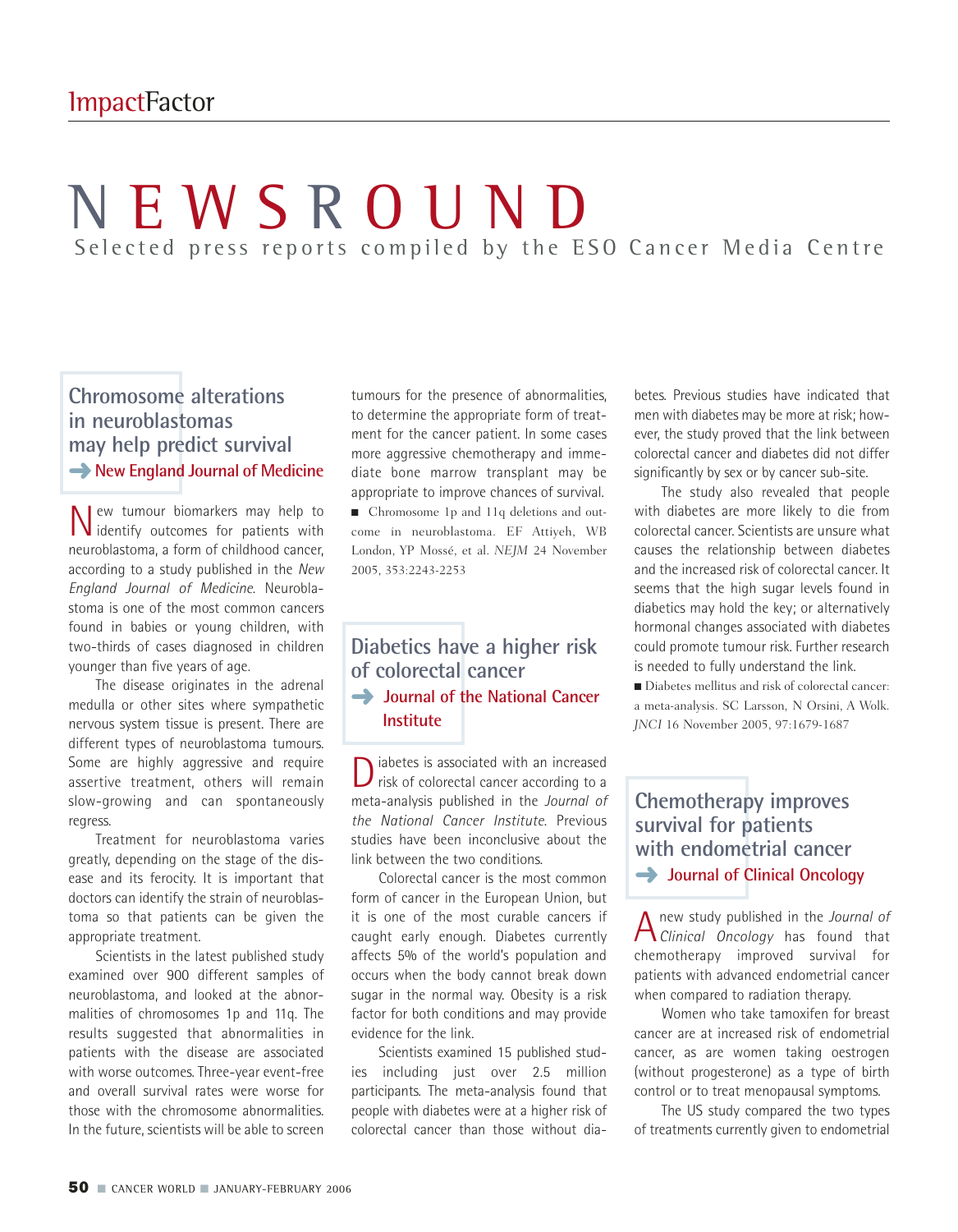cancer patients – irradiation of the abdomen versus chemotherapy with doxorubicincisplatin. Nearly 400 women (average age 63) with advanced endometrial cancer (stage 3 or 4) took part in the study. Approximately half of the study population was given radiation and the other half chemotherapy. The patients were then monitored and followed up for a number of years.

The study found that, at five years, after adjusting the results to take into account the different stages of the disease, 50% of the patients receiving chemotherapy were predicted to be alive and disease free compared to just 38% of patients receiving radiation therapy. Moreover, 55% of women treated with chemotherapy were predicted to be alive compared to 42% of patients treated with radiation therapy.

The results clearly showed that chemotherapy with doxorubicin-cisplatin significantly improved progression-free and overall survival compared with radiation therapy. However, scientists did find that there was greater acute toxicity seen with chemotherapy, and further advances are needed in reducing the levels of toxicity.

■ Randomized phase III trial of whole-abdominal irradiation versus doxorubicin and cisplatin chemotherapy in advanced endometrial carcinoma: A Gynecologic Oncology Group Study. ME Randall, VL Filiaci, H Muss, et al. *JCO*, published online 5 December 2005, doi: 10.1200/JCO.2004.00.7617

# **Fentanyl patch is a safe and effective alternative to oral opioids for children**  ➜ **Cancer**

A new study has found that using a trans-<br>dermal patch to deliver the opioid fentanyl is an effective way to control pain in children. Results from an international study published in *Cancer* indicate that the fentanyl patch is safe for children aged 2–16 years.

Opioids, such as morphine, have been shown to clearly reduce pain and improve quality of life in adults. However, little is known about the safety and efficacy of this class of analgesics in children. Until recently, children were thought to feel pain to a lesser degree and have a higher risk of addiction than adults. Newer information indicates that children experience severe pain and have the same addiction risk as adults.

They are also at greater risk for psychological disturbances that have an immediate and long-term developmental impact. However, children often have difficulty taking opioids; they may not like swallowing pills and get distressed at injections.

Julia Finkel, of the Children's National Medical Center in Washington DC, and international colleagues, examined 173 children from between the ages of 2 and 16 years, many of whom were cancer patients and had a history of chronic severe pain and previous oral opioid use.

They were given the fentanyl patch that equalled the amount of oral analgesics they had received, and were followed for 15 days. The researchers found that subjective pain and quality of life improved significantly. By day 16, the average daily pain intensity score had decreased. Many patients elected to continue in the study for three months. After one month, quality of life scores improved. At the end of three months, average play performance scores also showed significant improvement.

There were no more adverse experiences than reported in adults, and no adverse experiences specific for the paediatric population. The authors conclude: "Results from global measurements of pain treatment, safety and quality of life indicate that transdermal fentanyl is an acceptable alternative to oral opioid therapy in children."

■ Transdermal fentanyl in the management of children with chronic severe pain: results from an international study. JC Finkel, A Finley, C Greco, et al. *Cancer*, published online 14 November 2005, doi: 10.1002/cncr.21497

# **Discovery of molecular signature will help treat patients with brain cancer → New England Journal of Medicine**

Researchers at the University of California at Los Angeles Jonsson Cancer Centre have identified key characteristics in certain fatal brain tumours that make those tumours more likely to respond to a specific class of drugs than tumours where the specific molecular signature is absent.

The discovery of this molecular signature (the expression of a mutant protein and a tumour suppressor protein called PTEN) will allow researchers to identify patients who are likely to respond to the drug treatment, before they embark on therapies that might not work.

According to Paul Mischel, an associate professor of pathology and laboratory medicine and a Jonsson Cancer Center researcher, the discovery of this treatment could change the way doctors treat glioblastoma, which is the most common type of malignant brain tumour and one of the most lethal forms of cancer. "In a biologically aggressive disease like glioblastoma, it's vital to be able to stratify patients up front so we can treat them with drugs that they are more likely to respond to…this will help prevent patients from having needless therapies that are toxic and not beneficial. With the short survival times associated with glioblastoma, this is critical."

Quality of life is an important factor, as patient survival is on average less than one year. Although treatment may prolong life, most malignant brain tumours are not curable, making the search for better treatments even more urgent. Epidermal growth factor receptor (EGFR) is commonly over-produced in glioblastoma, making it the focus for therapies.

Mischel and his team studied a group